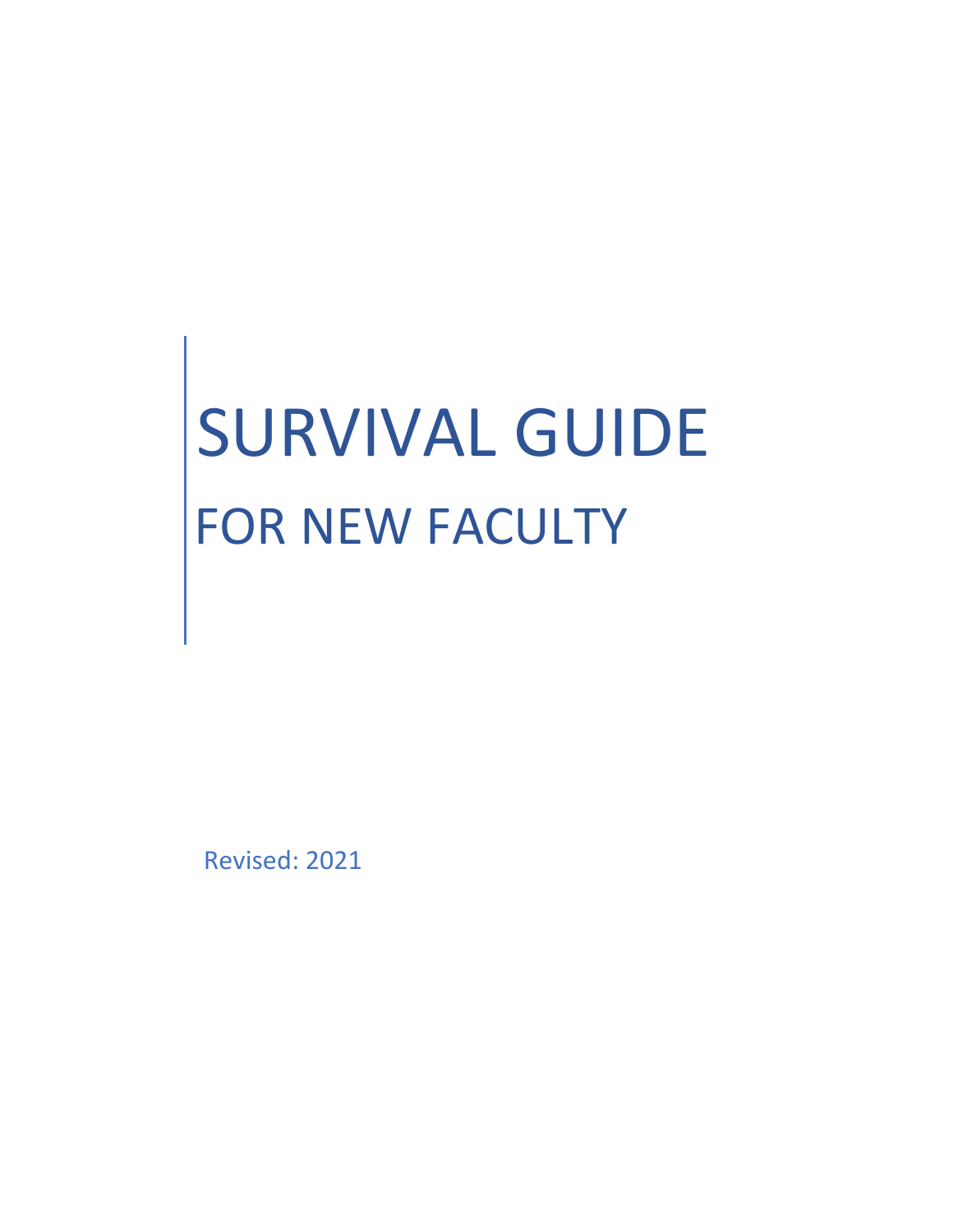# **Table of Contents**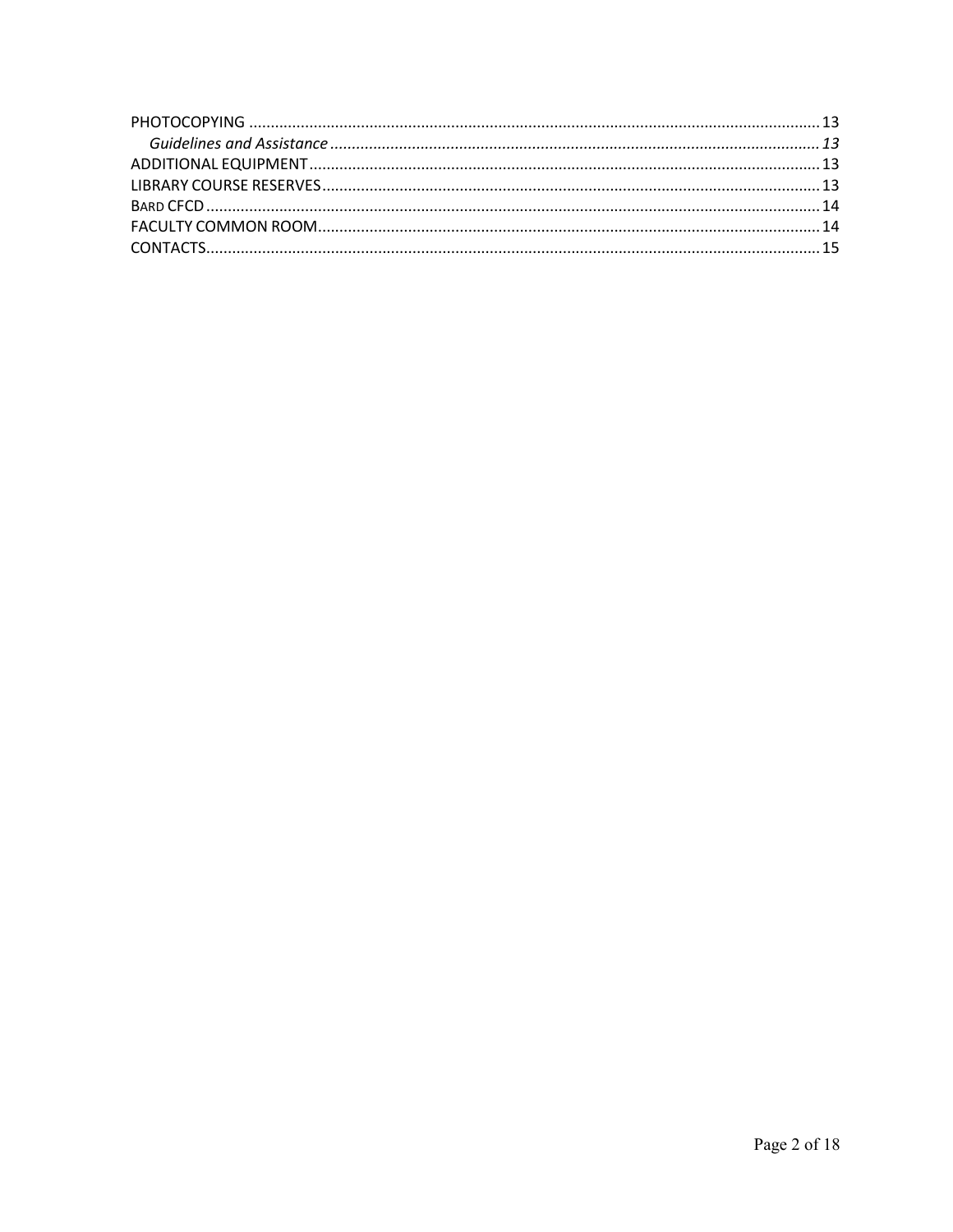# **During Your First Week**

#### **HUMAN RESOURCES**

New faculty, who have not already contacted Human Resources as described in their appointment letters, should do so upon arrival on campus. Faculty orientation will take place during the week before term starts, at which time additional information will be available. Faculty are requested to have completed all new hire paperwork at least one week prior to the first pay date of the new semester. In addition, employee I.D. cards cannot be issued until pertinent documents are presented to Human Resources. All new faculty must complete the safety protocols outlined by Human Resources on the following link prior to arrival to campus: <https://www.bard.edu/humanresources/covid-19/>Please contact HR with any question by emailing  $\text{hr}(\omega)$  bard.edu.

#### **I.D. CARD**

Once Human Resources provides you with your Bard I.D. number, you may obtain your Bard I.D. card by visiting **Brian Denu** at Bard's Buildings & Grounds (1<sup>st</sup> floor, x7682) **Monday - Friday between the hours of 1-3pm**. You can have your photo taken during the hours of 1-3pm Monday - Friday at B&G. You can also opt to upload your photo online using the [Bard Photo I.D.](https://bardcard.bard.edu/logon.php) Upload Tool. Please know your Bard I.D. is required to set up your e-mail account, obtain a parking sticker, and check out library books. It is also required in order to receive discounts where applicable.

### **LIBRARY CARD**

Your Bard I.D. card is also your library card. Before using, please see a librarian to set up your library account.

#### **BARD E-MAIL**

To set up your electronic mail account, call the **Help Desk** at the **Henderson Computing Center**, **x7500**. The Help Desk staff can also provide you with a BIP password upon request. **BIP (Bard Information Portal)** is an important data system available on Inside Bard, wherein student records and class rosters may be viewed. Registration approval is also conducted through BIP. Your Bard e-mail address and password are required to access many online tools.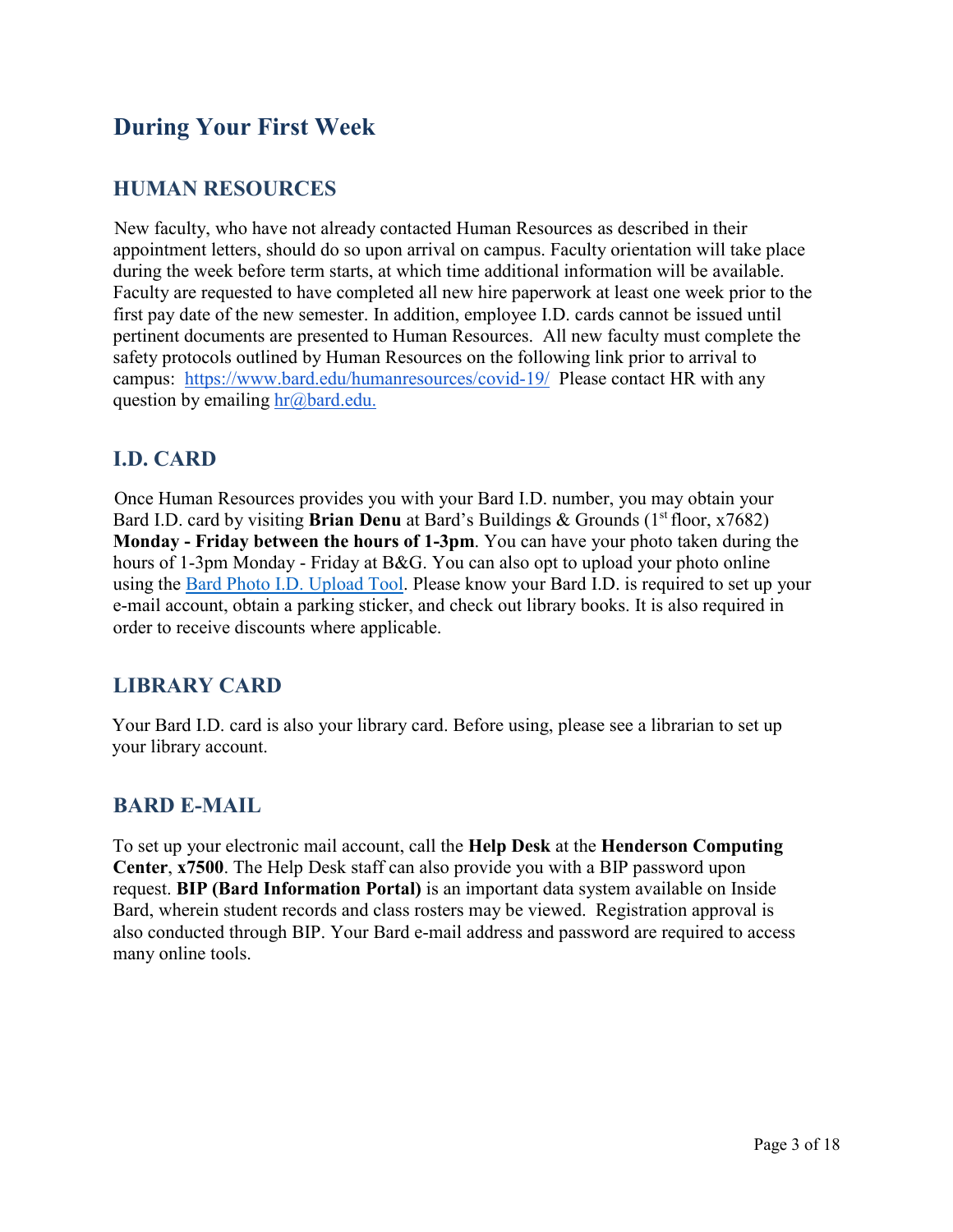#### **EMERGENCY NOTIFICATION SYSTEM (BARD RE-GROUP)**

You must register for the campus‐wide emergency communication system used for students, faculty & staff. In the event of a campus emergency, registered users will receive text message prompts, emails, or both. Once you have your Bard email set up please visit [Bard Re-Group](https://login.bard.edu/cas/login?service=https%3A%2F%2Fbard.regroup.com%2Fauth_cas) to register. This system will be used only to communicate information about school closings and emergencies.

#### **MAIL**

#### **Standard Mail (USPS)**

To get your mail and a mailbox you will need to go to the post office, which is located in the Bertelsmann Campus Center. Outgoing mail may be brought to the post office.

#### **Mail should be addressed to**:

Professor's First & Last Name Bard College P.O. Box 5000 (for standard correspondence) Annandale-on-Hudson, NY 12504

#### **Packages**

All shipments (FedEx, UPS, DHL) can be dropped off to Lisa Benincasa (x7653) at Shipping/Receiving.

There are two Fed Express Drop Boxes: One is located outside Shipping & Receiving and also at the entrance of Publications.

#### **PLEASE USE:**

**30 Campus Road (instead of PO Box)** for UPS, FedEx, and DHL deliveries.

#### **Pick Up:**

Package Notices are sent via e-mail from [bardshippingandreceiving@bard.edu.](mailto:bardshippingandreceiving@bard.edu) The e-mail notice will indicate package details and instructions for pick up.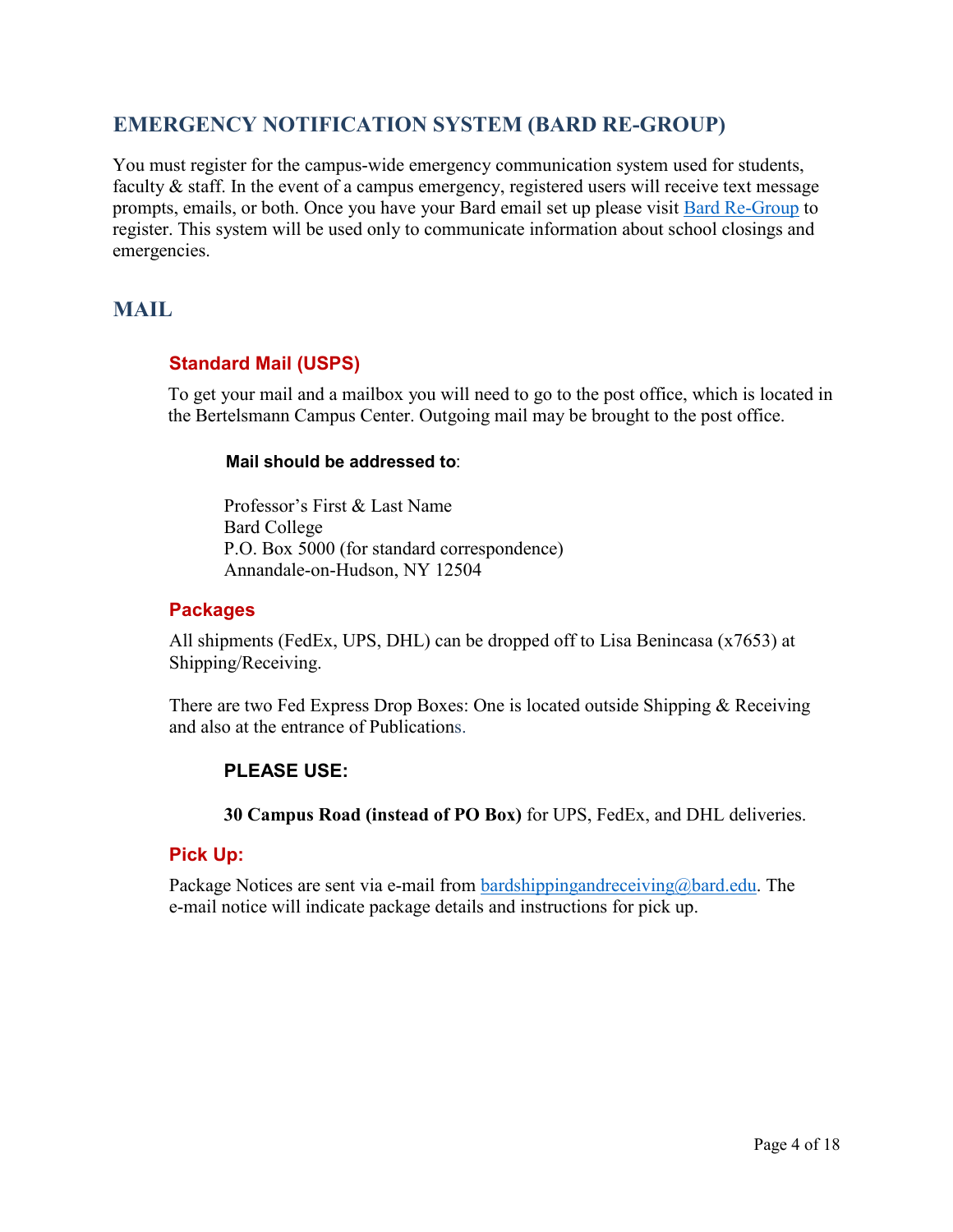#### **OFFICE SET UP**

#### **Office Assignment:**

Associate Dean of the College Emily McLaughlin, and Dean's Office Program Assistant, Ben Chinsena will provide your office assignment. Once you have secured a Bard I.D., Ben Chinsena will then issue your office key authorization and provide instructions for key pickup. You may contact Ben Chinsena directly with any question at [bchinsena@bard.edu.](mailto:bchinsena@bard.edu)

#### **Phone**

When dialing from most campus phones, the last four digits of Bard telephone numbers may be dialed alone, serving as extensions. For troubleshooting or to report an issue, please submit a work order online through the [B&G Service Request tool.](https://fms.bard.edu/)

#### **Voicemail**

Set up instructions and shortcuts for Voicemail are available at [Telephone Services,](https://www.bard.edu/it/telecom/) along with other helpful user guides. Additional voicemail activation instructions may also be found by dialing **x7600**.

#### **Fax**

A facsimile machine is available for your use in the office of most administrative assistants. Please contact your faculty assistant for the corresponding fax number.

#### **Type of Call Telephone and Fax Instructions**

Local  $9$  + Phone or Fax #

Long Distance  $9 + 1 +$  Phone or Fax #

International  $9 + 011 +$  Country Code + Phone or Fax #

#### **VEHICLE REGISTRATION/PARKING:**

- You may register your vehicle(s) on line by using: Bard Security Vehicle Registration [Form.](https://tools.bard.edu/tools/webforms/view.php?id=50807)
- When registering more than one vehicle please note each car requires a separate registration form. A confirmation email will be sent to you when your Bard parking pass is ready for pick up at the Security Office.
- **Questions** please contact: **Stacey Adams** [\(saadams@bard.edu,](mailto:saadams@bard.edu) **x7394**)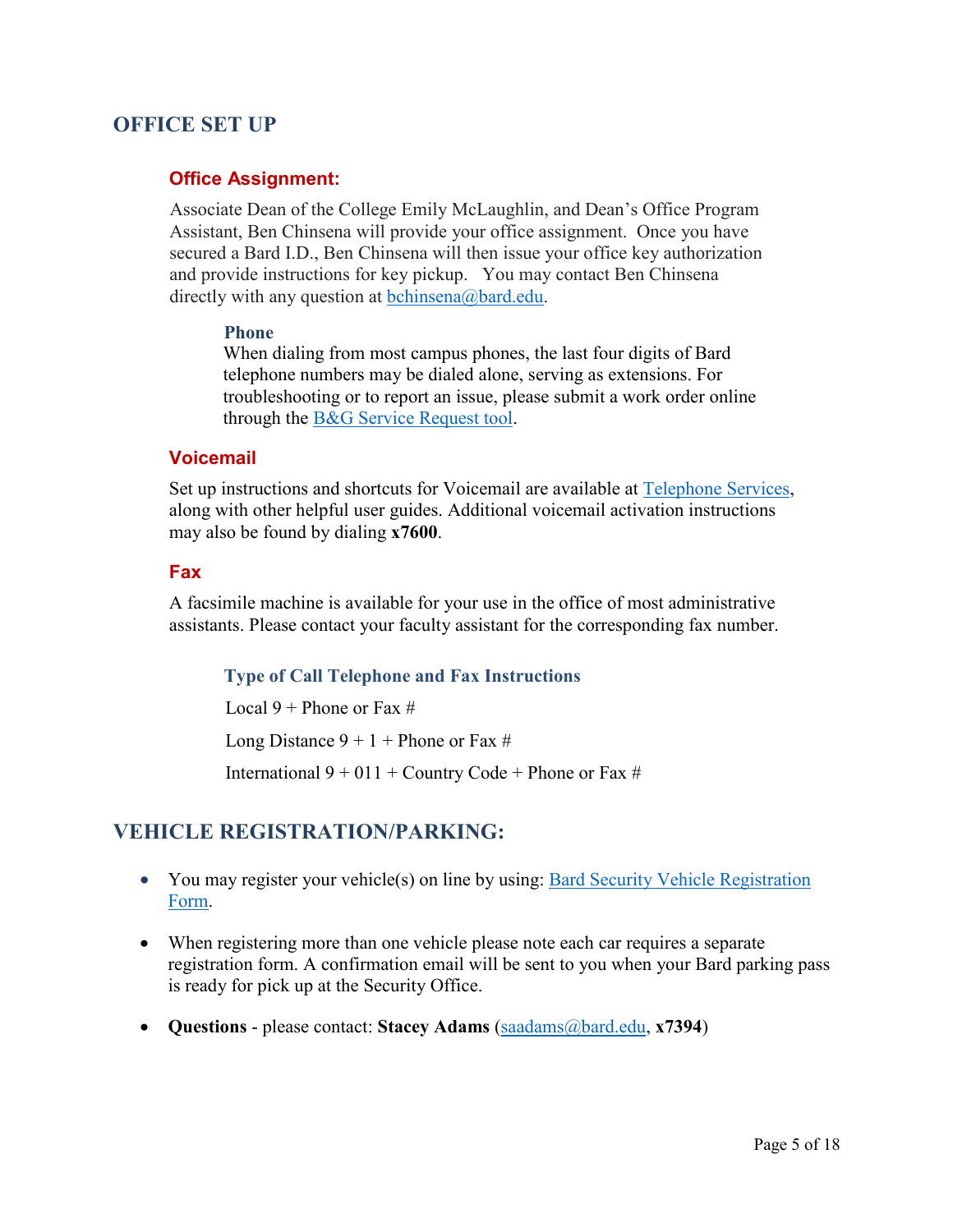- Please be sure to affix your Bard Parking decal on your side door window as soon as possible.
- If you do not wish to register your vehicle online, you may visit Bard's Security Office with the necessary documentation noted below:
	- **State Vehicle Registration**
	- Valid Driver's License
	- Bard College I.D.

#### **TAKING A CAMPUS TOUR:**

We recommend that you take a campus tour when time allows by contacting the **Admissions office** at **x7472**. Campus (walking) tours are usually offered 4 times per day during the academic year (M-F) and they span roughly an hour in duration.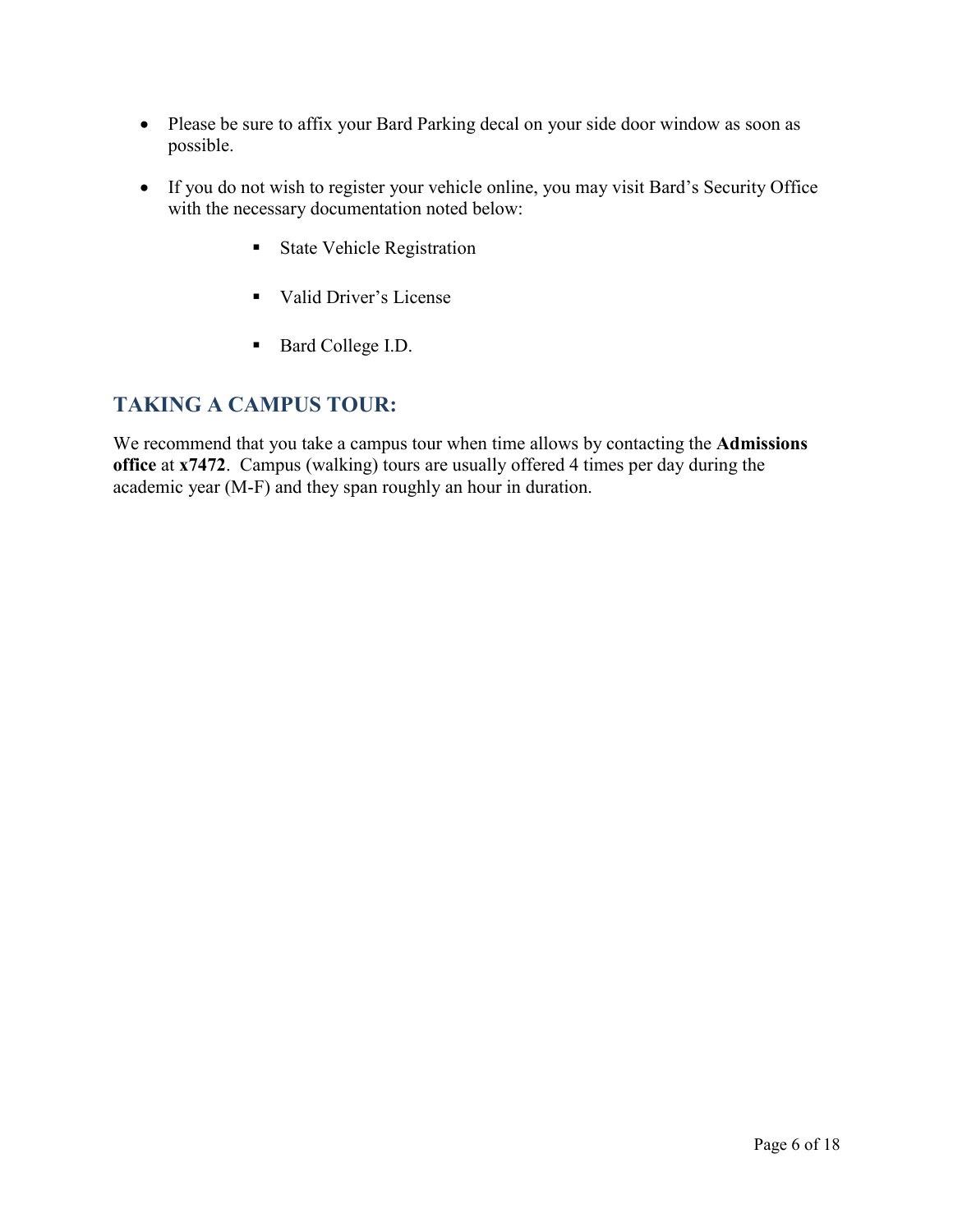# **General Resources**

# **ADMINISTRATIVE SUPPORT**

Each division/program has a dedicated Administrative Assistant or support person who aids faculty with the following:

#### **Copiers, Photocopying & Creating Accessible Course Materials**

Make copies as needed by faculty in their respective programs; keep the administrative assistant's office copiers serviced; order paper, toner and staples for these machines, etc. Create accessible course materials for faculty as needed.

**Please remember, a faculty administrative assistant cannot violate copyright guidelines, and will copy at most one chapter or 10% of a book or work, whichever is less.**

#### **Searches**

Manage electronic search files; make travel arrangements for candidates; set up candidate's itineraries for interviews; reserve rooms for job talks; reserve equipment if needed; arrange overnight accommodations and catering services; etc.

#### **Program Reviews**

Assist in collecting, updating and circulating data; arrange all travel plans for visiting team members; set and confirm all meetings with faculty; etc.

#### **Supplies**

Maintain small inventory of supplies including stationary, mailers, large mailing envelopes, labels, staples, paper clips, notepads, etc. Faculty may also place more extensive orders for office supplies.

#### **E-Mail**

Disseminate announcements of events, meetings, calendar entries, and forward emails for faculty to divisional lists, etc.

#### **Requisitions**

Prepare requisitions for reimbursement of faculty expenses for Faculty Research & Travel, Bard Research Fund, moving expenses, search related expenses, etc.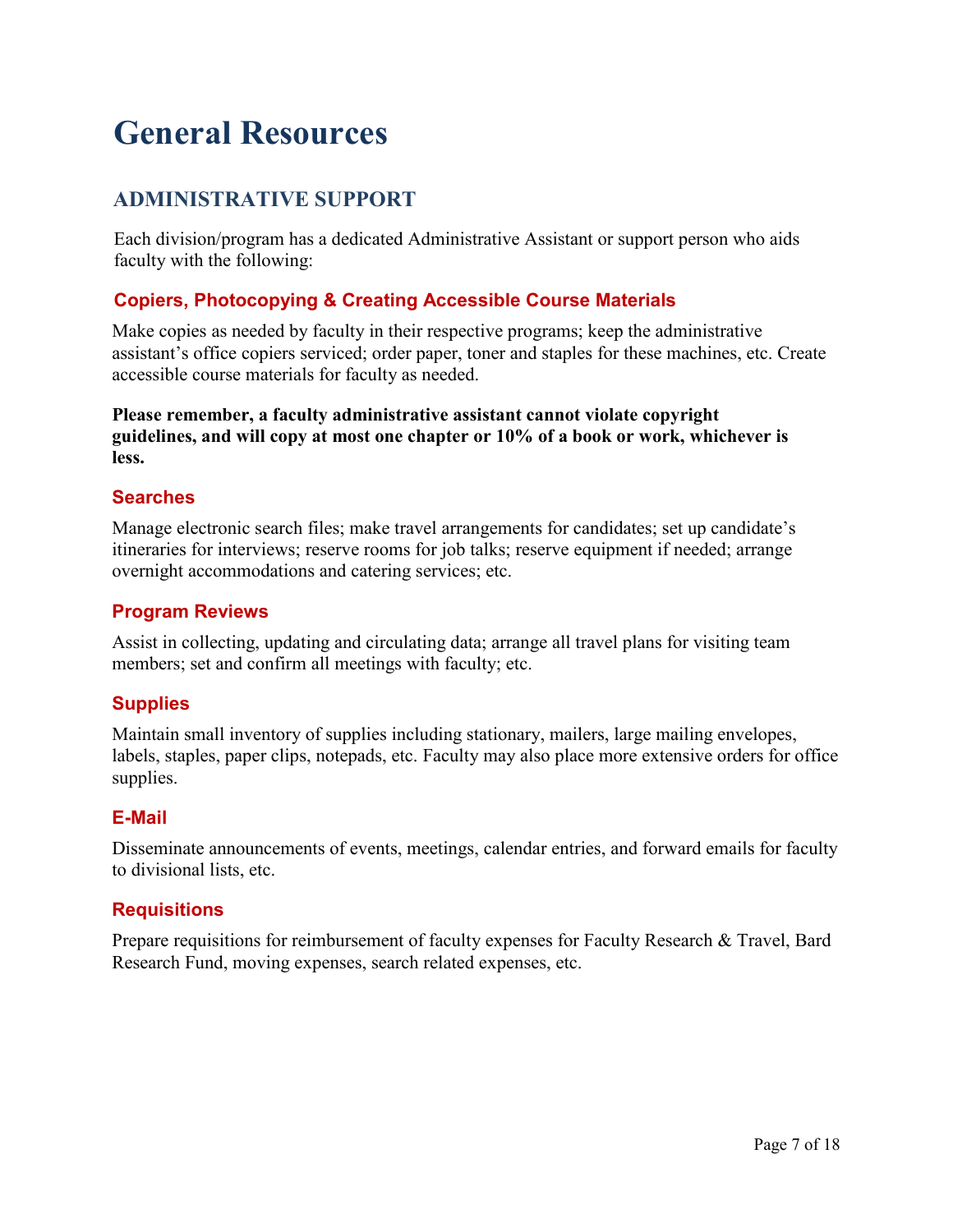#### **Miscellany**

- Set up meetings; make follow-up reminders and phone calls
- Mailings
- Print out text for professors
- Order desk/review copies
- Instruct faculty in the use of e-mail, computers, copiers and fax
- Order business cards

Names and contact information for Faculty Support Staff can be found on the last page of this guide.

#### **DEAN OF THE COLLEGE WEBSITE**

Use the [Dean of the College's website](https://www.bard.edu/doc/) to access most faculty resources, such as the schedule of faculty, program and divisional meetings, the faculty handbook, committee and transitions lists, evaluation and sabbatical schedules, and research & travel guidelines.

#### **DISCOUNTS**

Discounts are available at some local establishments or through some local companies with Bard I.D. card. Additional discounts are listed on the [Human Resources benefits website](https://www.bard.edu/humanresources/) .

#### **OFFICE SUPPLIES AND REQUESTS**

Please see the administrative assistant for your division/department, who will be happy to submit a requisition for necessary office supplies or furnishings; some requests may need prior approval from your program director.

#### **SERVICE REQUESTS**

Use the B&G website to electronically place [service requests](https://www.bard.edu/bandg/) (A.K.A. work orders). You will receive an e-mail, confirming that your submission was received successfully.

#### **SPECIAL EVENTS**

Funding for special events, or for hosting special guests, must be requested and approved by your program director.

Room reservations may be made through your administrative assistant. Reservations & requests should be made well in advance.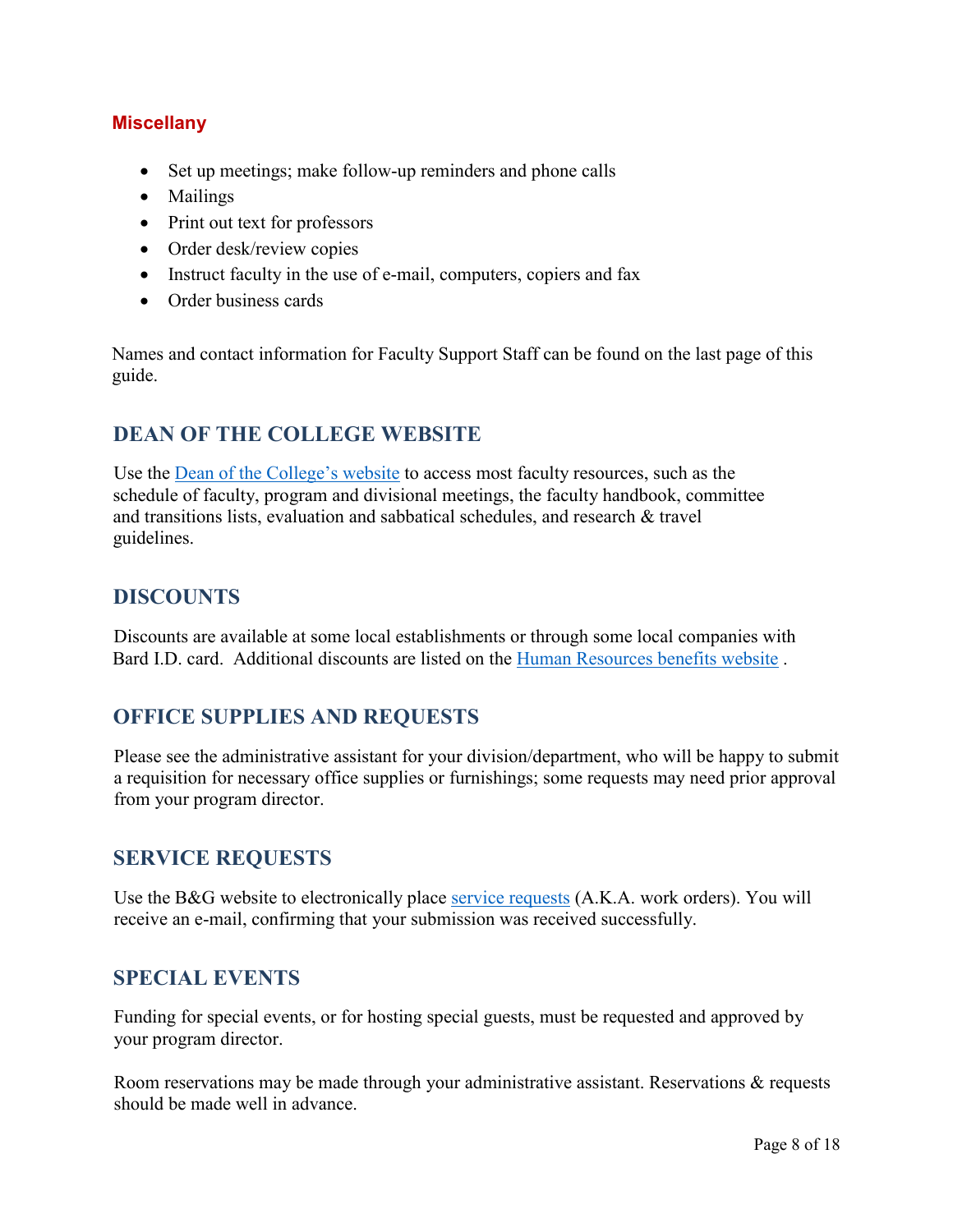#### **Audiovisual**

Many of the classrooms are "smart" classrooms. For additional audiovisual equipment assistance or for event assistance please contact the **A/V office**, [av@bard.edu.](mailto:av@bard.edu)

Adapters are required for Mac's but not PC's. Faculty and guests are encouraged to provide their own laptops and corresponding adapters as needed, due to limited supplies.

#### **Announcements**

Announcements for special events may be placed via the online <u>form</u>. Alternatively, announcements may be made through your administrative assistant by sending the following by e-mail:

- Title of talk or event<sup>\*</sup> Subtitle
- Description Building\* Room #\* Date(s)\* Start time\* End time\*
- Contact person and e-mail address
- Contact phone  $\#^*$  (must be other than administrative assistant) Web page
- Sponsoring program(s) or department(s)
- **Image**

Please see the Bard College [E-Mail List Usage Policy](https://www.bard.edu/it/email-usage/) for more information on how to circulate announcements, etc.

#### **Catering Reservations:**

To reserve, contact **Parkhurst Dining Services**:

Nick Crocetti (Director of Catering) –  $\frac{ncrocetti(\omega) parkhurstdiming.com}{x7346}$  or Laurie Kelsey (Admin Asst.) (x7345) by providing:

- **Date**
- Start / End time of event
- Building and room number
- Budget account number
- Number of guests
- Description of services needed (type of food, beverages, linens, tables)
- Advise if you will be ordering tables (see below)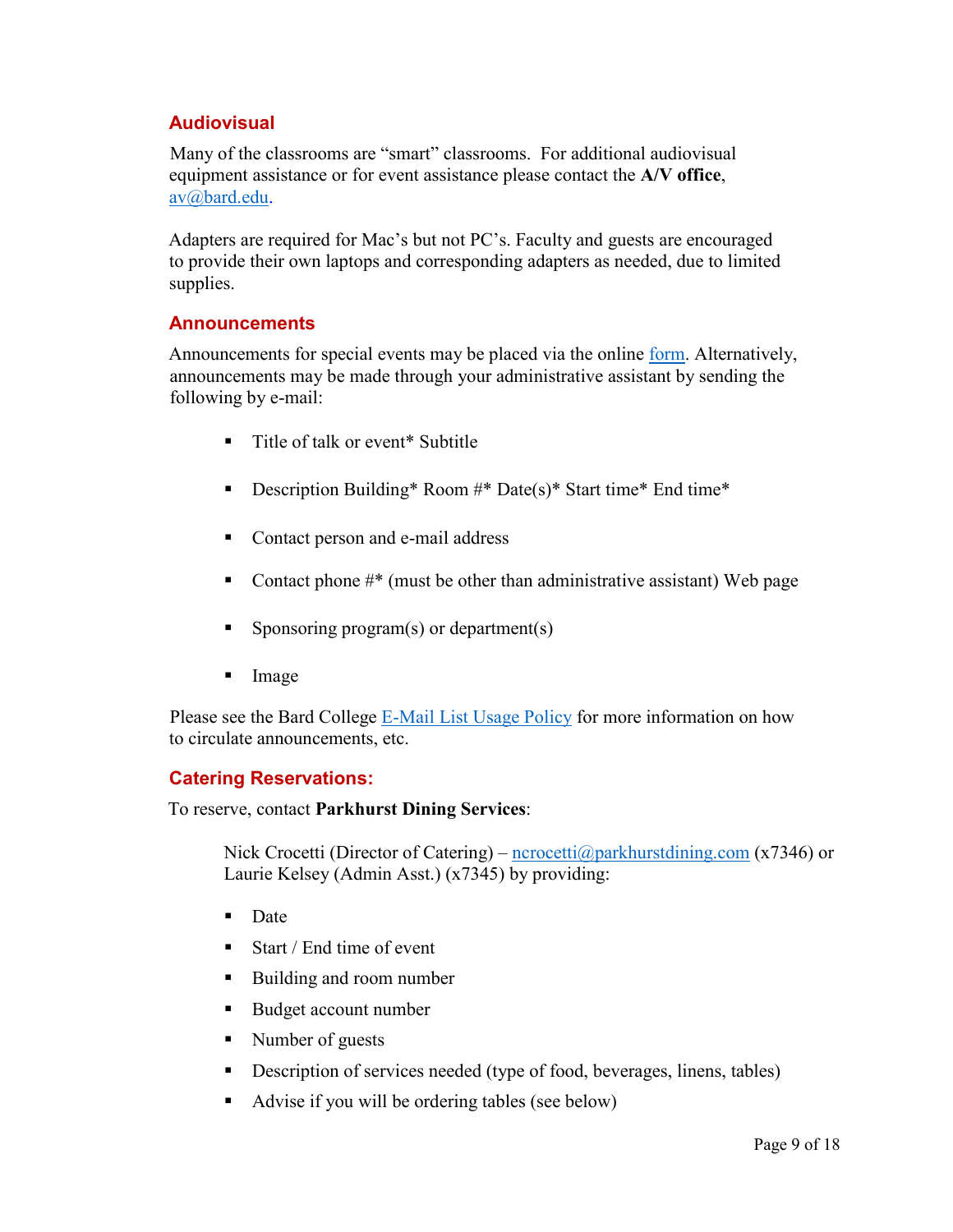#### **Table Orders**

Tables may be ordered via work order request through B&G. Please specify:

- Drop off date and time
- Building and room number
- Budget account number
- Number of tables
- Size and shape of tables
- Preferred layout (they will set up)
- Pick up date and time

#### **Room Reservations**

Use the Space Management Tool [here](https://space.bard.edu/EMSWebApp/Default.aspx) to reserve a room for meetings or other events. To login to the system, your User I.D. is your Bard email (without @bard.edu); your password is the same as your Bard email password. Contact space $\omega$  bard.edu for additional assistance.

#### **Transportation Requests**

Several services are available on the [transportation site.](https://blogs.bard.edu/transportation/) To hire a Bard driver, submit a transportation request form to [transportation@bard.edu.](mailto:transportation@bard.edu)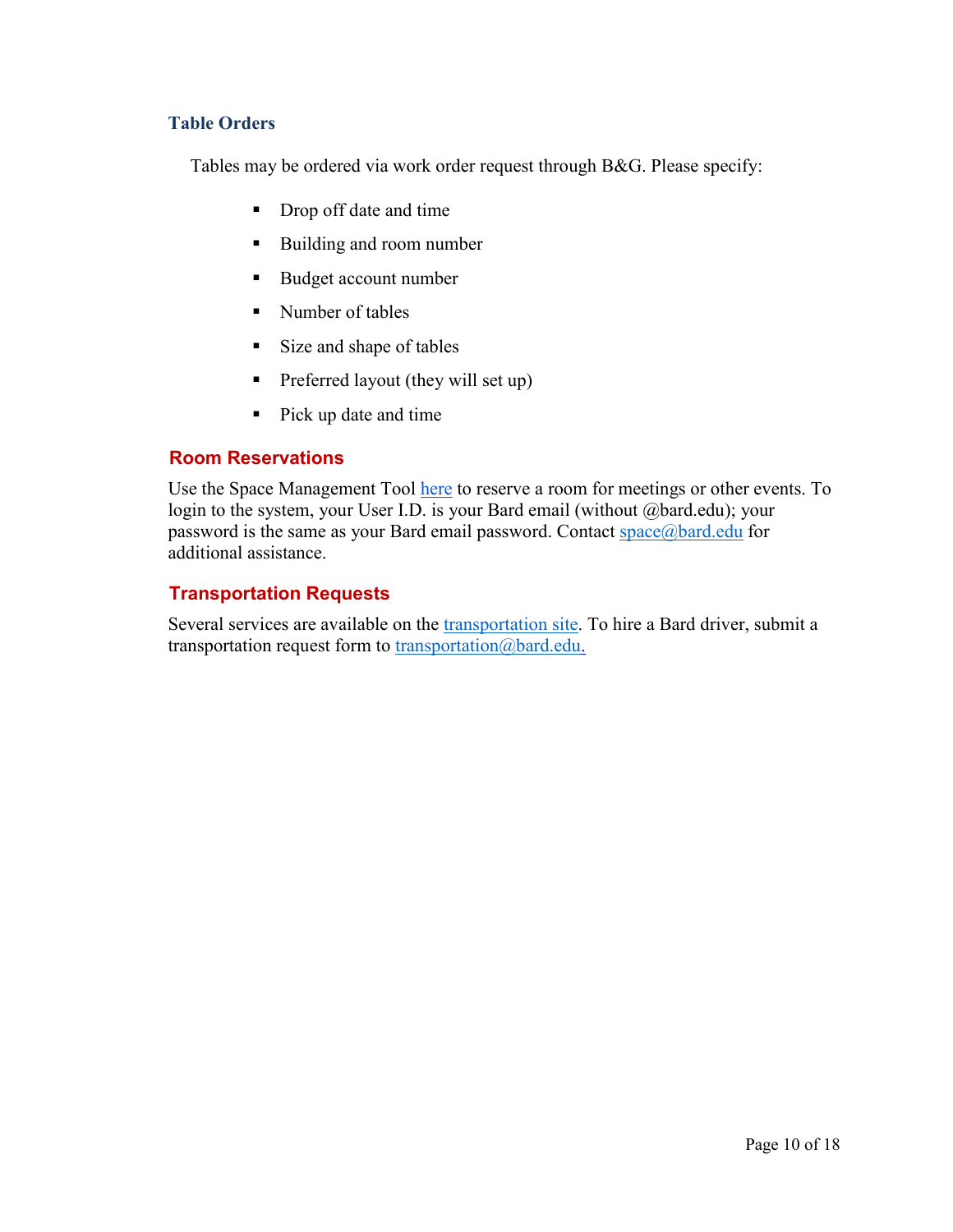# **Technological Resources**

#### **COMPUTER SUPPORT**

The [Bard Information Technology Services \(Bard IT\) site](https://www.bard.edu/it) is an excellent way to answer many of your computer and networking questions. For additional assistance, please contact the **Help Desk**, **x7500**.

#### **HENDERSON FACULTY COMPUTER LAB**

Located on the second floor of the **Henderson Computer Resources Center**, the faculty lab is a space designated for faculty use only.

The lab contains:

PC: 2 Dells Mac: 2 Macs Printers/Other: 1 b&w laser printer, 1 color laser printer; 3 flatbed scanners

#### **SEARCH ENGINE**

[Inside Bard](https://www.bard.edu/inside/) is a search engine for Bard Websites. From there, you may access the academic and events calendars, announcements, online tools, program websites, and more.

#### **BARD INFORMATION PORTAL (BIP)**

Once you have your Bard email account set up you can check your class rosters online, approve students for online course registration and get information about your advisees through the online information system.

To use the system:

- 1. Go to [inside.bard.edu.](https://www.bard.edu/inside/)
- 2. Click the **Quick Links dropdown menu** and select **BIP** (or go directly to [http://bip.bard.edu\)](http://bip.bard.edu/).
- 3. In **username** enter your **Bard email login** (without the @bard.edu). This must be entered all in lower case
- 4. In **password** enter your **Bard email password** and click **login**
- 5. Click on **Faculty Menu**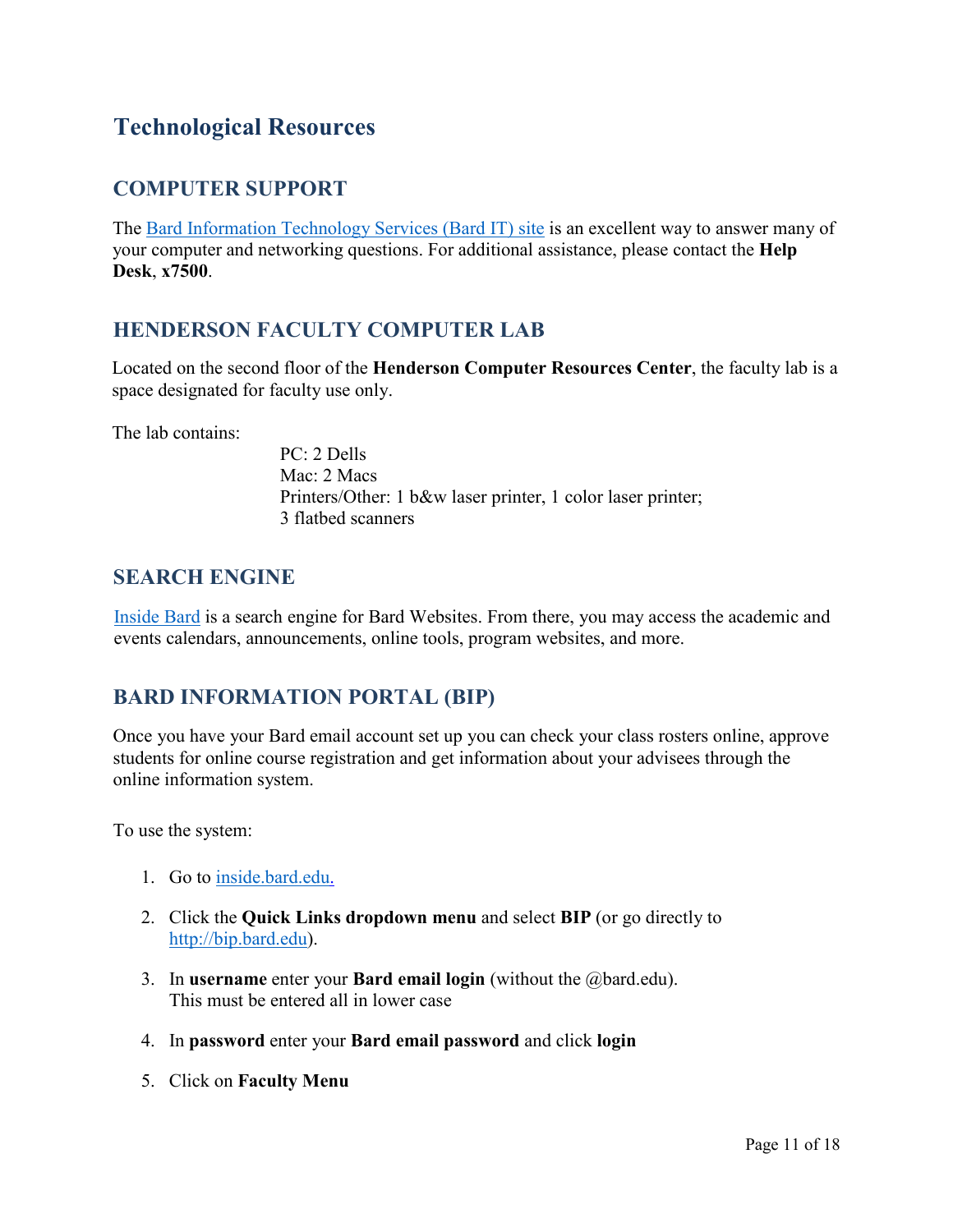- 6. Choose
	- a. **Class Rosters** for a list of your current courses, tutorials, and senior projects;
	- b. **Advisee List** for a list of current advisees; or Program Schedule and Enrollment for a list of all courses in any program in which you are teaching this semester
- 7. Enter your **PIN** (if PIN is unknown, contact Peter Gadsby, x7457)
- 8. Follow the link for more information

#### **BRIGHTSPACE OR GOOGLE CLASSROOM**

**Bard Brightspace** is the college's online learning management system. You may wish to use Brightspace to create a course-specific discussion forum, administer quizzes, share documents, media files and web links, or to collect student assignments. Use the [Brightspace course request](https://forms.gle/EhSRBEro7FzwG6AU9)  [form](https://forms.gle/EhSRBEro7FzwG6AU9) to request your course sites. Alternatively, you may wish to use **Google Classroom**. Visit [Google Classroom here](https://classroom.google.com/h) (**make sure to log in with your** *bard.edu* **email address or you will not be allowed access**). For more information, see the [Academic Technology website,](https://www.bard.edu/it/teach-technology/) and for further assistance, please be in touch with **Leslie Melvin**, x7496.

#### **ACCESSIBLE FILE CONVERSION:**

#### **Universal Design**

<https://www.bard.edu/it/universal-design/>

#### **Bard SensusAccess**

Bard SensusAccess is the college's on-demand file conversion service that helps Bard students, staff, and faculty convert digital materials into alternate formats, such as audio books, e-books, digital large-print and Braille. This service improves the accessibility and readability of your digital documents. Please reach out to your Faculty administrative assistant with any scanning needs.

Below is a partial listing of printers with OCR capabilities available on campus:

| Avery (3rd Floor)                              | Libra      |
|------------------------------------------------|------------|
| <b>Bito Conservatory</b>                       | Libra      |
| <b>Blum</b>                                    | New        |
| CCS (1st Floor)                                | Olin.      |
| Campus center (2nd Floor)                      | <b>RKC</b> |
| Henderson Computer Resource Center (1st floor) | Sawk       |
| Library 1st floor (4 printers)                 | Hops       |
|                                                |            |

rary 2nd floor rary 3rd floor  $w$  Henderson (2 printers) in Language Lab (2nd floor) wkill House pson 1<sup>st</sup> floor, Fairbairn 2<sup>nd</sup> floor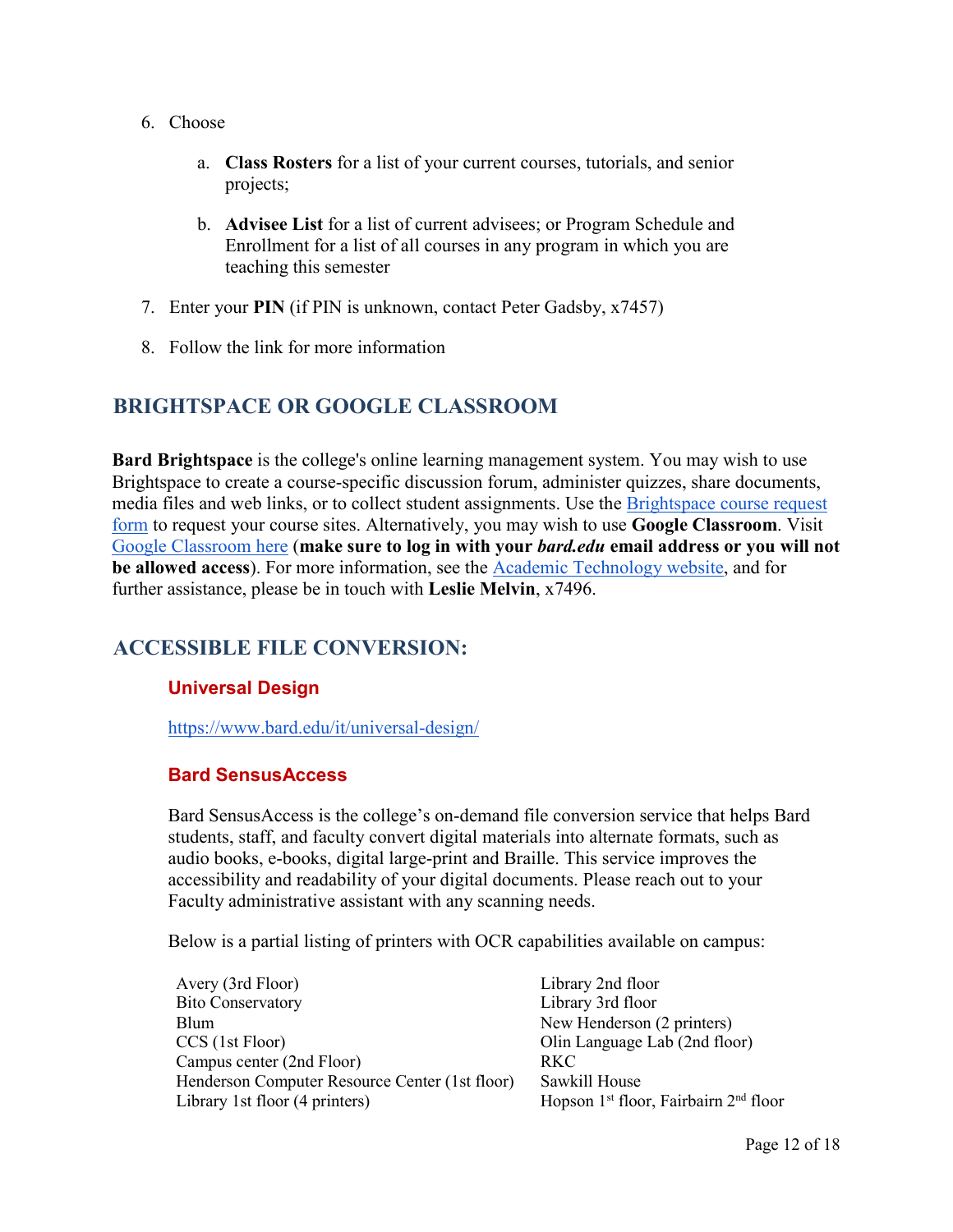For questions pertaining to accessibility please contact:

Erin Braselmann, *Director of Disability Resources and Accessibility:* x7532, [ebraselmann@bard.edu,](mailto:ebraselmann@bard.edu)<https://www.bard.edu/accessibility/students/>

#### **PHOTOCOPYING**

#### **Guidelines and Assistance**

#### **Small Jobs**

Most programs provide photocopying/scanning services through their faculty administrative assistants. Request forms must be completed and submitted in advance. Those who choose to make their own photocopies at faculty assistant offices must use the appropriate program code, posted by each photocopier. Students are prohibited from use of these copiers.

#### **Large Jobs**

Please submit all large printing jobs to Central Services. Central Services will not copy from a book; you will need to go to your administrative assistant for this type of copying. All copying must adhere to copyright guidelines.

#### **ADDITIONAL EQUIPMENT**

There are multiple areas throughout campus that include computing lab space, for a complete list visit the **Facilities** page of the Bard IT website.

#### **LIBRARY COURSE RESERVES**

Required and supplemental reading may be placed on reserve for students to help alleviate the cost of purchasing textbooks and course material. Book reserves are held at the Reserves Desk on the third floor of the library and can be checked out for 3 hours at a time.

To request that books from our collection be placed on reserve for a class, email your list to [reserves@bard.edu.](mailto:reserves@bard.edu) Include your name, course number/title as well as each books' AUTHOR, TITLE, and CALL NUMBER so that we will be sure to use the correct edition.

- Please check the [Bard Library's catalog](https://library.bard.edu/) first to make sure the item belongs to Stevenson (Main), and not BGC or CCS. If you want to save time, you can pull books from the shelves yourself and bring them to the reserves desk on the third floor with your name and course number/title.
- If we do not own the book at Stevenson, you may request the item be purchased by using the [Book Reserves Purchase Request Form.](https://www.bard.edu/library/form-reservesbooks.php)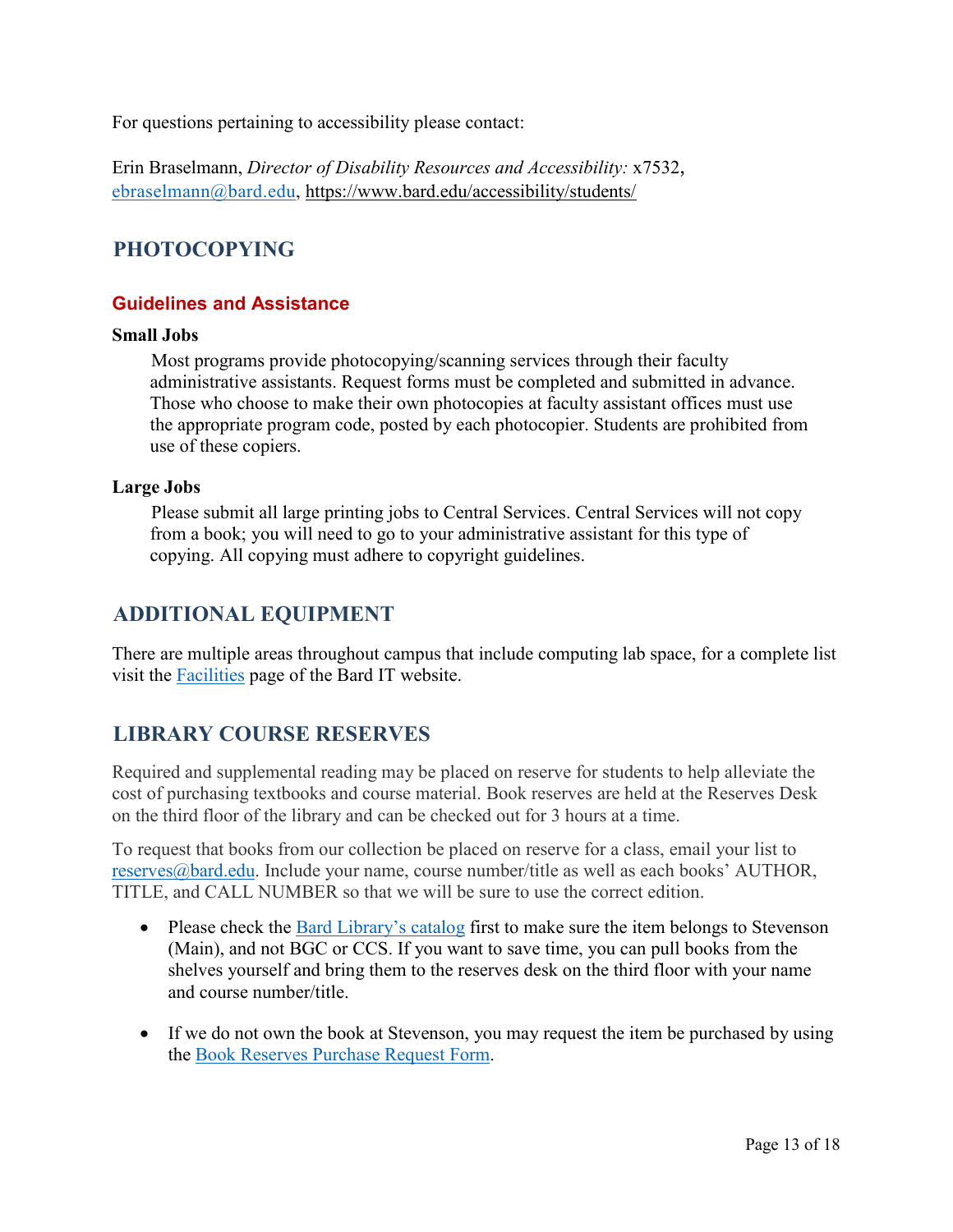• If you'd like to place a personal copy of a book on reserves, bring it to the library with a note with your name and course title/number. Though we do all we can to ensure the proper treatment of these items, the library cannot take responsibility for loss or damage to them.

Please see our [Faculty information page](https://www.bard.edu/library/faculty.php) or contact Carl Hoyt, x7359, for more information.

#### **BARD CFCD**

The Center for Faculty and Curricular Development (CFCD) offers programs and support for faculty at all stages in their teaching and professional development. They can help with questions about course and syllabus design as well. For questions around inclusive pedagogy and curriculum, contact Michael Sadowski, x7122, [msadowsk@bard.edu.](mailto:msadowsk@bard.edu)

For additional information please visit [https://cfcd.bard.edu](https://cfcd.bard.edu/)

# **FACULTY COMMON ROOM**

Located in: Hegeman 204B - 2nd Floor

A quiet work space for faculty only, with coffee and tea available. To enter, please use your Faculty I.D. card for swipe access.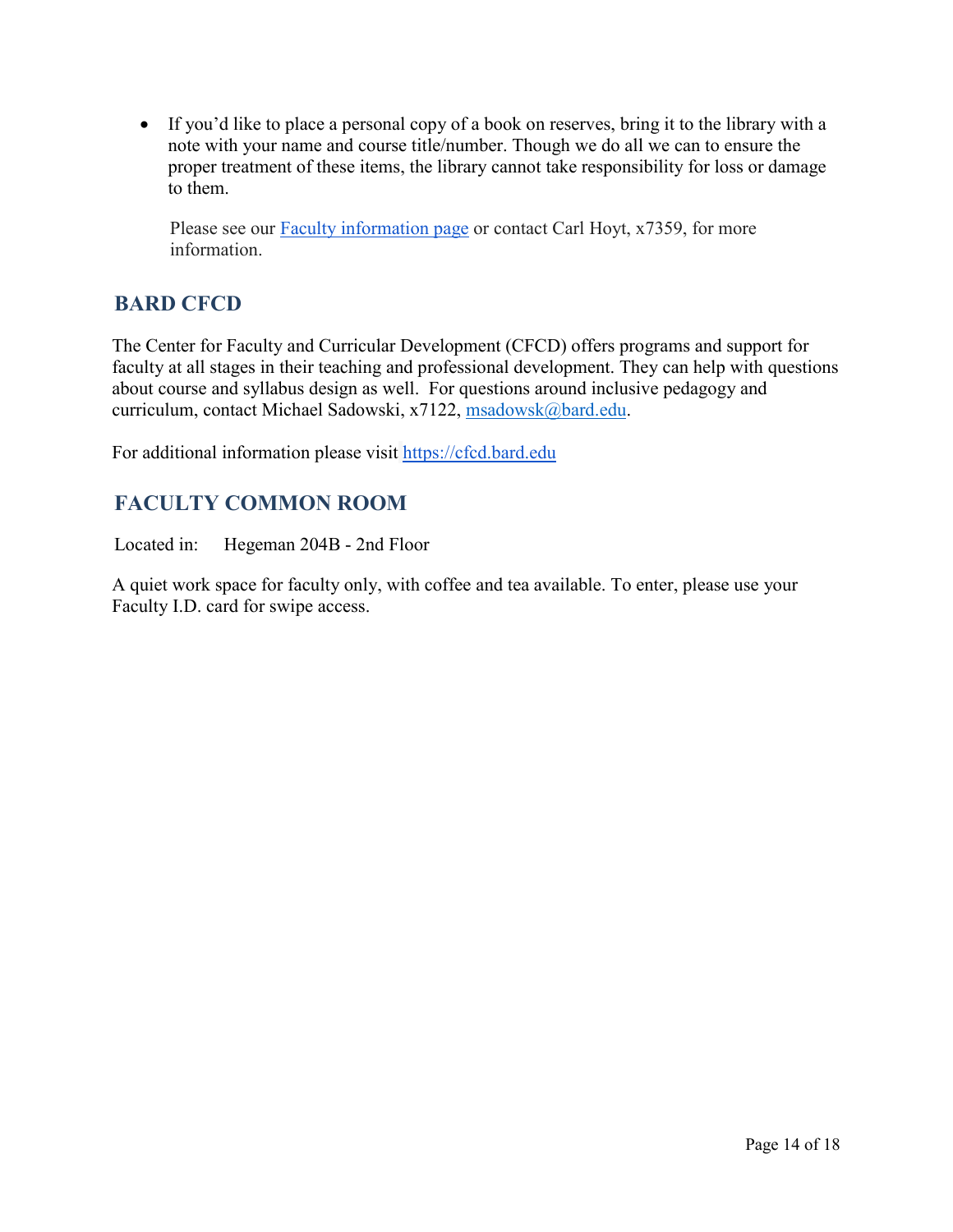# **CONTACTS**

# **During Your First Week**

| <b>Topic</b>             | Department/Website/Forms      | <b>Contact</b>                   | <b>Telephone</b> |
|--------------------------|-------------------------------|----------------------------------|------------------|
| <b>Tax Forms</b>         | <b>Human Resources</b>        | hr@bard.edu                      | 845-758-7428     |
| I.D. Card                | B&G (First Floor)             | <b>Brian Denu</b>                | 845-758-7682     |
| E-mail                   | <b>Help Desk</b>              |                                  | 845-758-7500     |
| Mail                     | Post Office                   |                                  | 845-758-7537     |
| <b>Office Assignment</b> | Associate Dean of the College | <b>Emily McLaughlin</b>          | 845-758-7242     |
| Phone Set Up             | <b>Telephone Services</b>     | Dan Parella<br>parrella@bard.edu | 845-758-7575     |
| Voicemail                |                               | From your office<br>phone        | 845-758-7600     |
| Parking                  | Security                      | <b>Stacey Adams</b>              | 845-758-7394     |

# **Emergency**

| <b>Topic</b>             | Department/Website/Forms       | Contact | <b>Telephone</b> |
|--------------------------|--------------------------------|---------|------------------|
| <b>Emergency Contact</b> | <b>Bard Emergency Line</b>     |         | 845-758-7777     |
|                          | Red Hook Police                |         | 845-758-0060     |
|                          | New York State Police          |         | 845-876-4194     |
|                          | <b>Dutchess County Sheriff</b> |         | 845-486-3800     |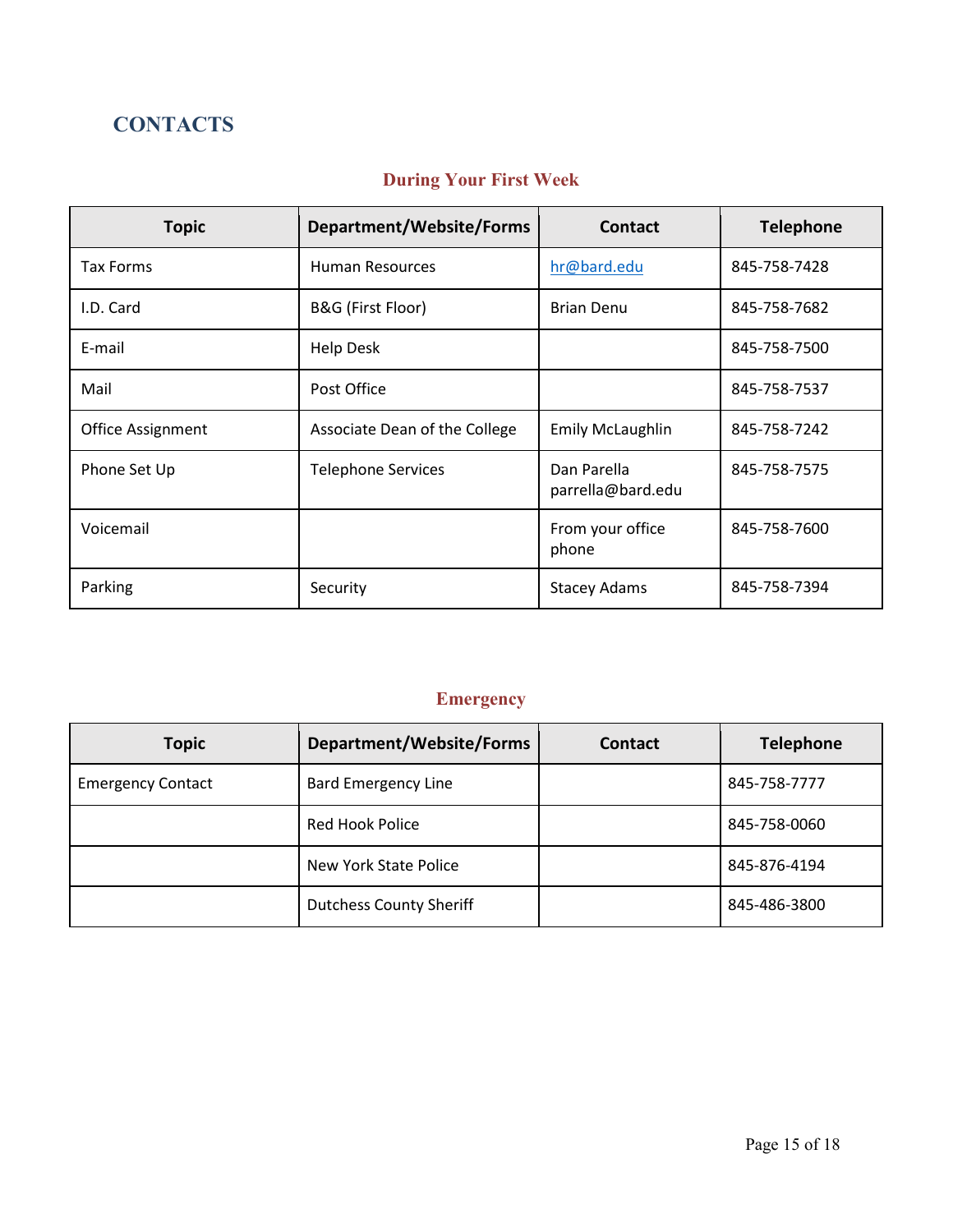| <b>Topic</b>             | Department/Website/Forms                | <b>Contact</b>                                     | <b>Telephone</b>        |
|--------------------------|-----------------------------------------|----------------------------------------------------|-------------------------|
| <b>Faculty Resources</b> | Dean of the College                     |                                                    | 845-758-7421            |
| Course List/Grades       | Registrar's office                      |                                                    | 845-758-7458            |
| <b>Office Supplies</b>   |                                         | <b>FAA</b>                                         |                         |
| Audiovisual              |                                         | av@bard.edu                                        | <b>REQUEST BY EMAIL</b> |
| Announcements            |                                         | FAA                                                |                         |
| Catering                 | <b>Parkhurst Dining Services</b>        | Nick Crocetti<br>ncrocetti@parkhurstdi<br>ning.com | x7346 or x7345          |
| <b>Room Reservations</b> | Space Management                        | space@bard.edu                                     | <b>REQUEST BY EMAIL</b> |
| Transportation           | <b>Transportation Request Form</b>      | transportation@bard.<br>edu                        | <b>REQUEST BY EMAIL</b> |
| <b>Student Help</b>      | Center for Student Life and<br>Advising | csla@bard.edu                                      | 845-758-7454            |
| <b>Work Orders</b>       | Building & Grounds - Work<br>Order      |                                                    |                         |

#### **General Resources**

#### **Technical Resources**

| <b>Topic</b>            | Department/Website/Forms                       | Contact           | <b>Telephone</b> |
|-------------------------|------------------------------------------------|-------------------|------------------|
| <b>Computer Support</b> | <b>Bard Information Technology</b><br>Services |                   | 845-758-7500     |
| Search Engine           | Bard Website Search                            |                   |                  |
| Directory               | <b>Bard College Directory</b>                  |                   |                  |
| Photocopying            |                                                | FAA               |                  |
| Printing                | <b>Central Services</b>                        | printjob@bard.edu | 845-758-7463     |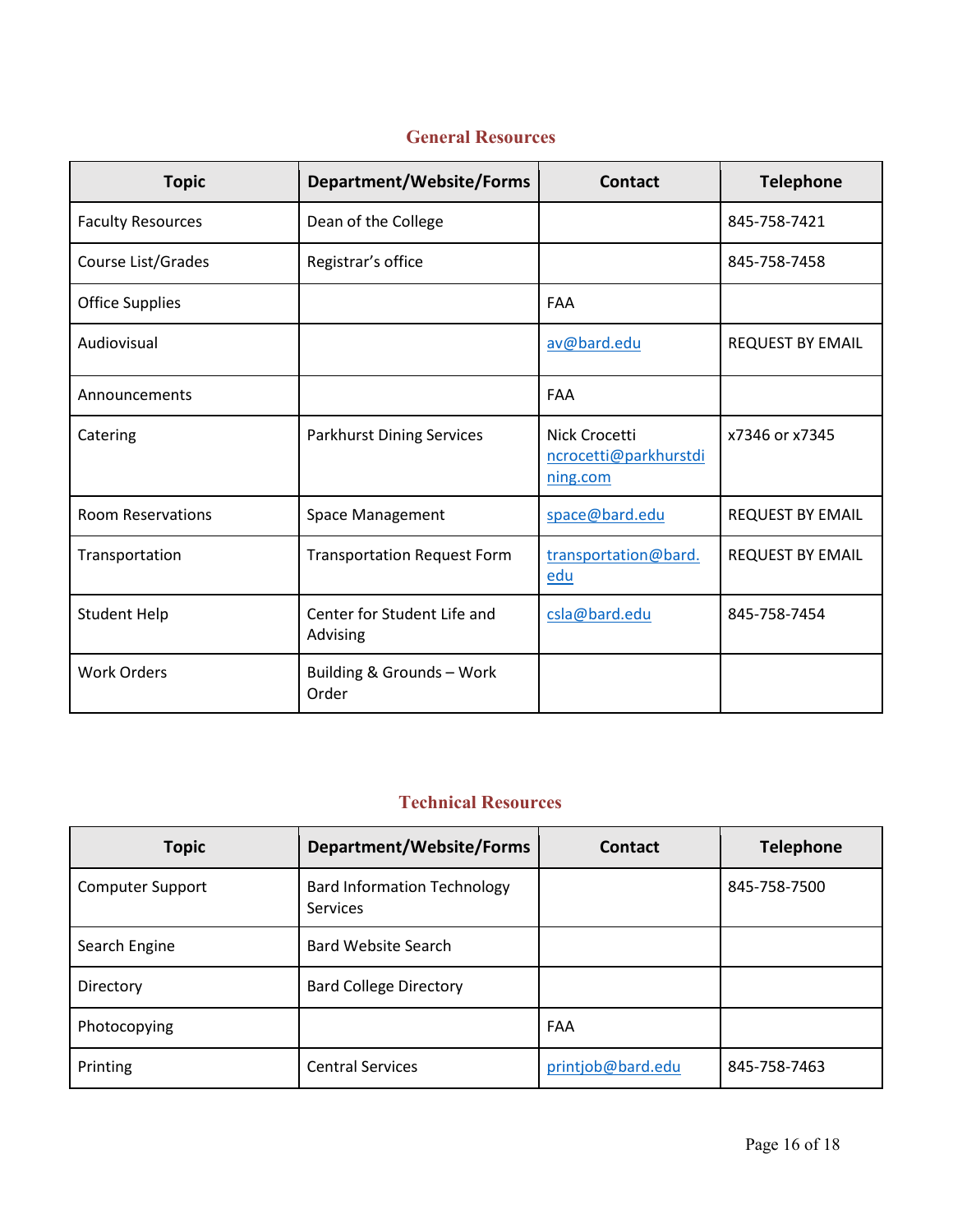| <b>FACULTY</b>                                    |                                                                                                                                                                                              |                                                                       |                              |
|---------------------------------------------------|----------------------------------------------------------------------------------------------------------------------------------------------------------------------------------------------|-----------------------------------------------------------------------|------------------------------|
| <b>Division</b>                                   | Program(s)                                                                                                                                                                                   | Contact(s)                                                            | <b>Telephone</b>             |
| <b>ARTS</b>                                       | Art History and Photography                                                                                                                                                                  | Jeanette McDonald                                                     | 845-758-7158                 |
|                                                   | Dance and Theater                                                                                                                                                                            | Jennifer Lown                                                         | 845-758-7970                 |
|                                                   | Film & Electronic Arts                                                                                                                                                                       | <b>Ruthie Turk</b>                                                    | 845-758-7253                 |
|                                                   | Music                                                                                                                                                                                        | James Mongan                                                          | 845-758-7250                 |
|                                                   | <b>Studio Arts</b>                                                                                                                                                                           | Melinda Solis                                                         | 845-758-7674                 |
| L&L                                               | <b>FLCL</b>                                                                                                                                                                                  | Linnea lannazzone                                                     | 845-758-7594                 |
|                                                   | Literature                                                                                                                                                                                   | Lory Gray<br>(Program Coordinator)                                    | 845-758-7860                 |
|                                                   | <b>Written Arts</b>                                                                                                                                                                          | Megan Brien                                                           | 845-758-4454                 |
| <b>SMC</b>                                        | All programs within the division                                                                                                                                                             | Megan Karcher                                                         | 845-758-2340                 |
| <b>SST</b>                                        | All programs within the division                                                                                                                                                             | Melissa Germano,<br>(Program Coordinator)                             | 845-758-7667                 |
| Interdivisional<br>programs and<br>concentrations | American Studies, Africana Studies, EUS<br>and Gender & Sexuality Studies                                                                                                                    | Melissa Germano<br>Dxina Manello,<br>(EUS Executive<br>Administrator) | 845-758-7667<br>845-758-7017 |
|                                                   | Asian Studies, Classical Studies, French<br>Studies, German Studies, Italian Studies,<br>Russian & Eurasian Studies, Spanish<br>Studies, Jewish Studies, Middle Eastern<br>Studies, and LAIS | Linnea lannazzone                                                     | 845-758-7594                 |

#### **Administrative Support Staff (\*FAA)**